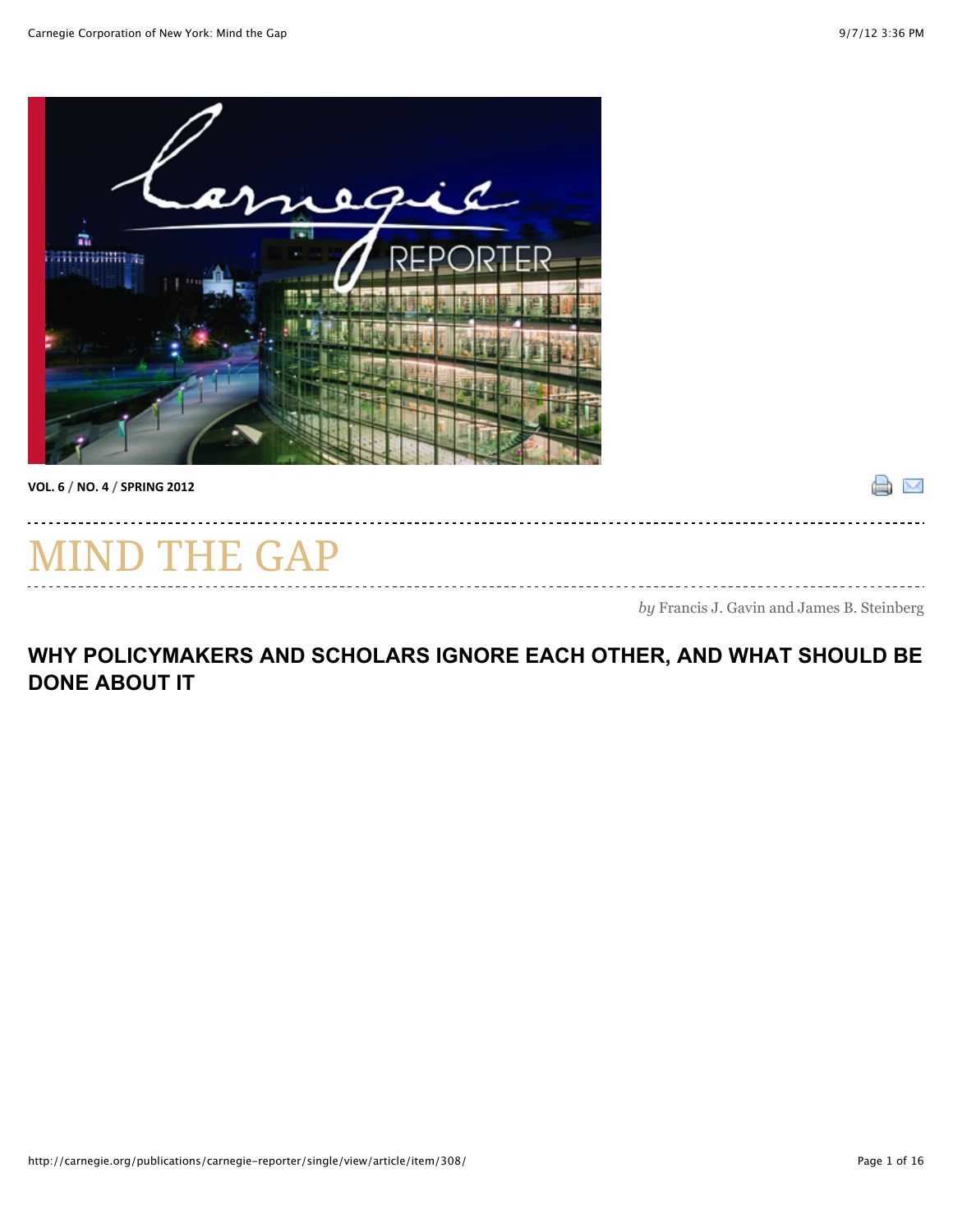

*Top:%Francis%J.%Gavin,%Director%of%the Robert%S.%Strauss%Center%for International%Security%and%Law%at*

*Editor's Note: One of the issues that Carnegie Corporation's International Peace and Security Program seeks to address is how the knowledge generated by America's academic community can be linked to the U.S. foreign policymaking process. In this article, two noted experts, Francis J. Gavin, Director of the Robert S. Strauss Center for International Security and Law at the University of Texas and the Tom Slick Professor of International Affairs at the LBJ School, and James B. Steinberg, Dean of The Maxwell School of Citizenship and Public Affairs at Syracuse University and former high-ranking U.S. foreign policy official, take on the question of how academic research can best contribute to the development of sound foreign and international security policy and, in cases when such scholarship might otherwise muddy the waters, what can be done to remedy that effect.*

In recent months, the U.S. foreign policy debate has focused with increasing intensity on how to deal with Iran's nuclear program, and in particular, whether, and under what circumstances, the U.S. or Israel should use military force to prevent Iran from acquiring a nuclear weapon. Any decision by a U.S. president to authorize the use of force is a weighty one, but in the case of Iran the decision either to act or acquiesce is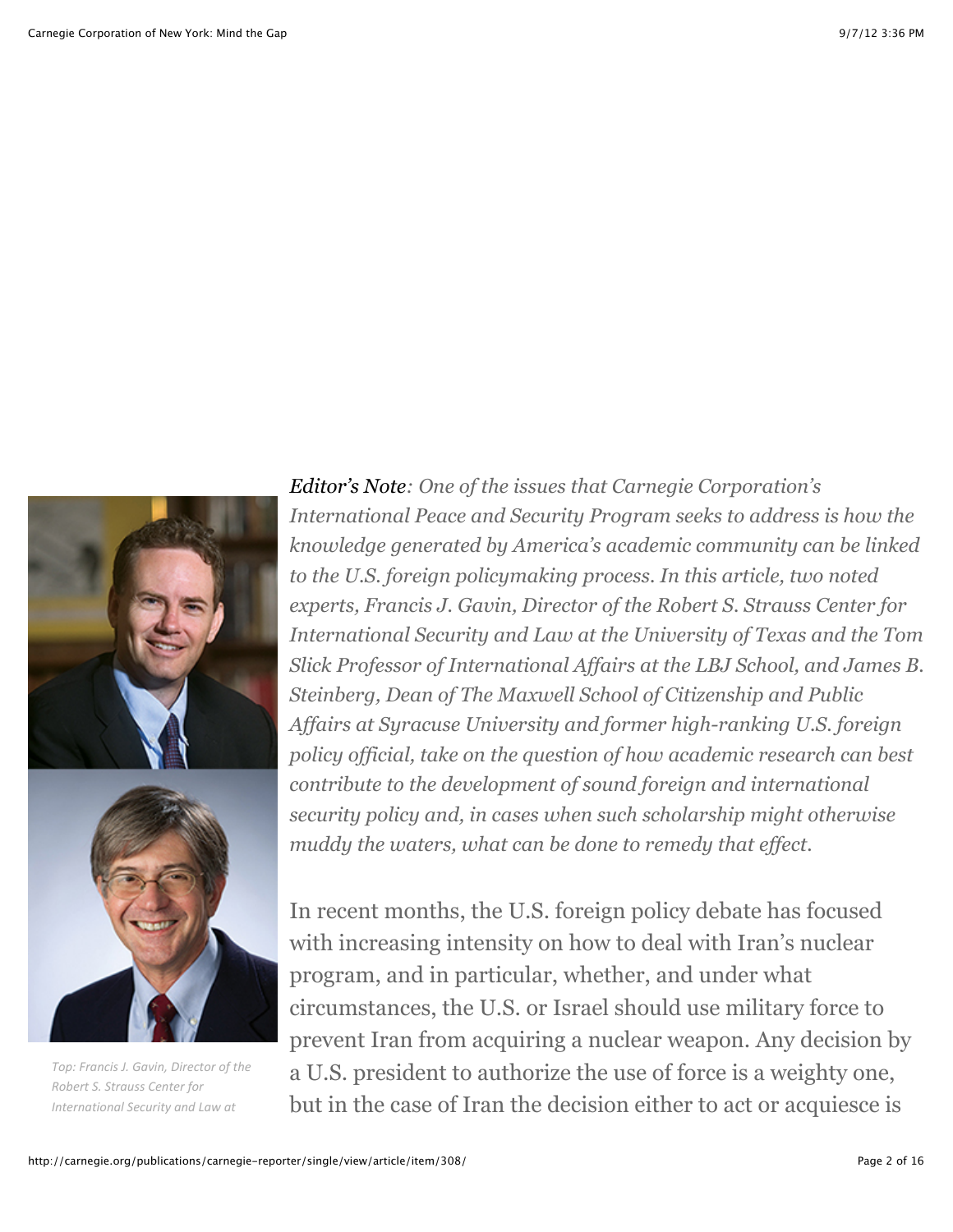*the%University%of%Texas%and%the%Tom* **Slick Professor of International** Affairs at the LBJ School. Bottom: *James B. Steinberg, Dean of The Maxwell%School%of%Citizenship%and Public Affairs at Syracuse University.*  especially difficult and consequential, and will have a profound and lasting effect on world politics and American foreign policy for years to come.

The issue has gained increasing prominence in the national political debate, fueled in part by a blizzard of articles, op-eds and cable network appearances by academic scholars as well as former government officials and professional pundits. Some of these contributions are highly rhetorical, but others purport to draw on academic research and theory. (1) Given the level of scholarly activism, and the willingness of the scholars to go beyond professional journals to enter into the public arena, the issue of how to deal with Iran poses in a very stark way a broader issue that has increasingly preoccupied both scholars and practitioners—just how useful is academic research in areas of national security and international relations to policymakers—and if, as our own experience suggests, that contribution is at best limited, and often even misguided, what can or should be done to remedy the deficit?

Closely examining the Iran problem is useful because too much of the debate over the utility of academic social science in the area of international affairs is highly abstract and prone to assertion instead of analysis. And even more important, it tends to gloss over the real-world complexities and uncertainties that are so sharply illustrated by the dilemmas that policymakers face in dealing with Iran.

In order to answer how academic research and theory might guide policy choices on Iran, one would need to understand both the immediate and long-term consequences of the policy the United States chose. This, in turn, requires an assessment of plausible scenarios that might emerge from competing policy choices. If the United States chose not to bomb Iran, would countries in the region eschew their own nuclear weapons and work with the U.S. to balance against and contain a nuclear Iran? Or would Iran's nuclear capability drive neighboring states to "bandwagon," or ally with Iran, or seek their own nuclear weapons, undermining U.S. influence while destabilizing the region? And if the United States did successfully strike, what are the chances such military action would lead to an overthrow of the current regime and its replacement with a government both friendly to the west and willing to forego nuclear weapons? Or could a military strike provide a lifeline to an unpopular regime, inflame anti-American sentiment throughout the region and unleash a wider military conflagration?

The potential consequences of any of these scenarios are not limited to the region around Iran. How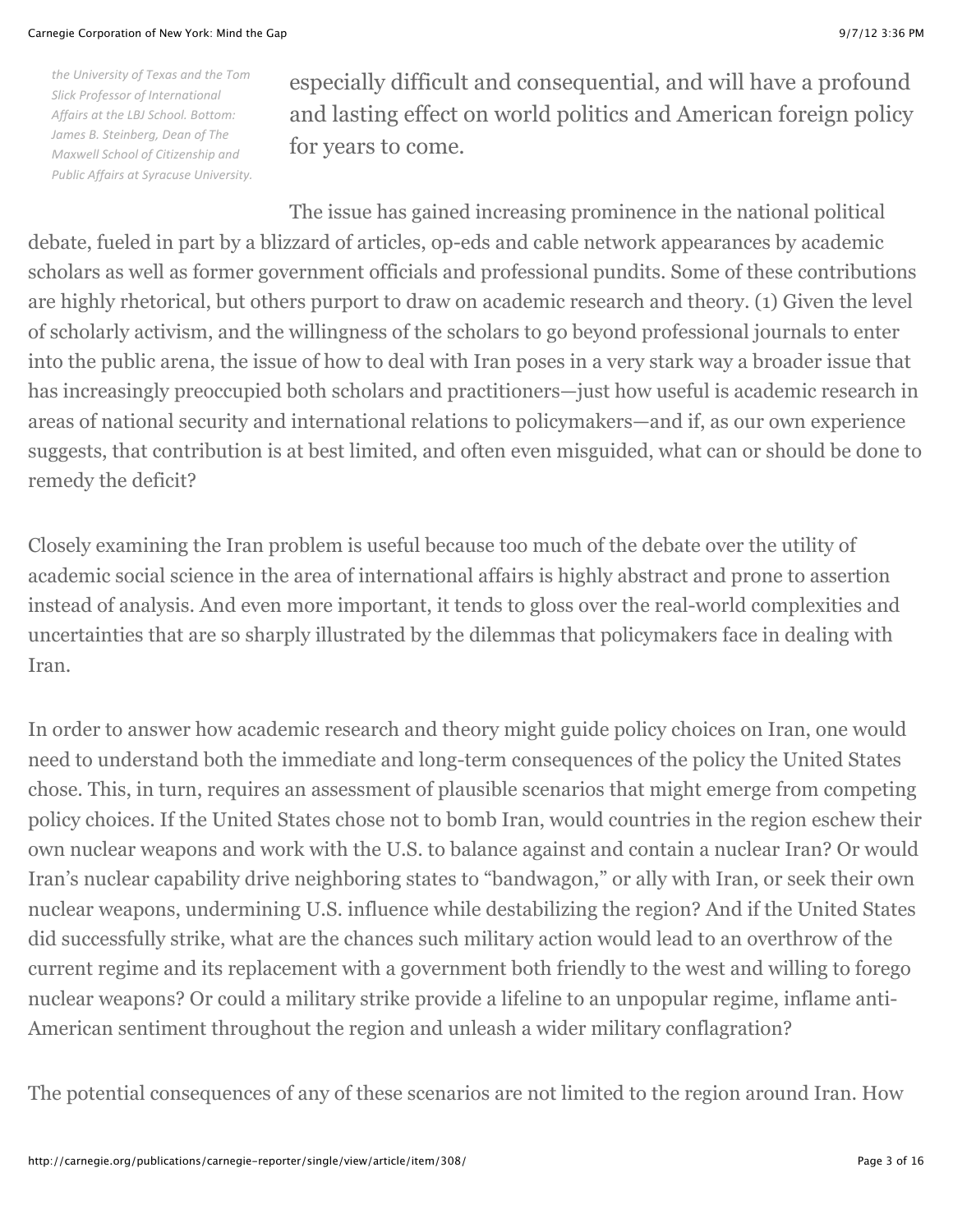would key global actors such as Russia, China and various Western European allies respond, and how would our choices affect our long-term relations with them? What would be the effect of particular choices on other countries contemplating a decision to build nuclear weapons? What impact would U.S. actions have on our decades-long global strategy of inhibiting proliferation by extending our own nuclear deterrent to our nonnuclear allies? The sum of the actions of multiple participants, acting and reacting to constantly changing circumstances, in time creates an infinite number of plausible but unknowable futures, some good for the United States, some bad and many indeterminate.

Needless to say, the answers to this highly incomplete list of extraordinarily important questions are critical to any judgment on the costs and benefits of the different policy choices. The academics who have offered their unqualified opinions on what should be done are—explicitly or implicitly—claiming to be able to answer these questions with enough confidence to affix the stamp of academic legitimacy to their prescription.

Yet, the experience of both authors of this article (James Steinberg is a former senior policymaker; Francis Gavin is an historian of U.S. foreign policy) convinces us that the "right" answer—but the one you will never read on the blogs or hear on any cable news network—is that we simply cannot know ahead of time, with any usable degree of certainty, what the answers to these questions will be, and therefore what optimal policy will turn out to be. Why? The answer is that none of the tools that social science academics labor so assiduously to develop and refine are capable of providing predictive outcomes with a usable degree of certainty. In their desire to achieve the rigor of their natural science counterparts, most social science academics have developed a profound aversion to the inherent uncertainty and contextual specificity that plagues strategic policy formulation and hew to the notion that the theories they work with cannot usefully make the transition from the "laboratory" to the real world. What Steve Coll recently called the "crucible between uncertainty and risk" is not unique to U.S. decision-making about Iran. (2) Making global policy—as opposed to punditry—is difficult and unforgiving.

This is, of course, not a novel observation. Nor does it offer much relief to the overworked, overstressed policymakers facing momentous decisions she or he cannot avoid, or encourage the highly trained scholars and analysts who sense that their efforts are utterly ignored by the policy community in Washington. But properly understood, there are important lessons that can help increase the utility of academic social science to international relations practice and lead to better policies. Forecasts and predictions are of little use to a policymaker seeking optimal outcomes in the face of radical uncertainty and immeasurable complexity. Rather than assume away the problem with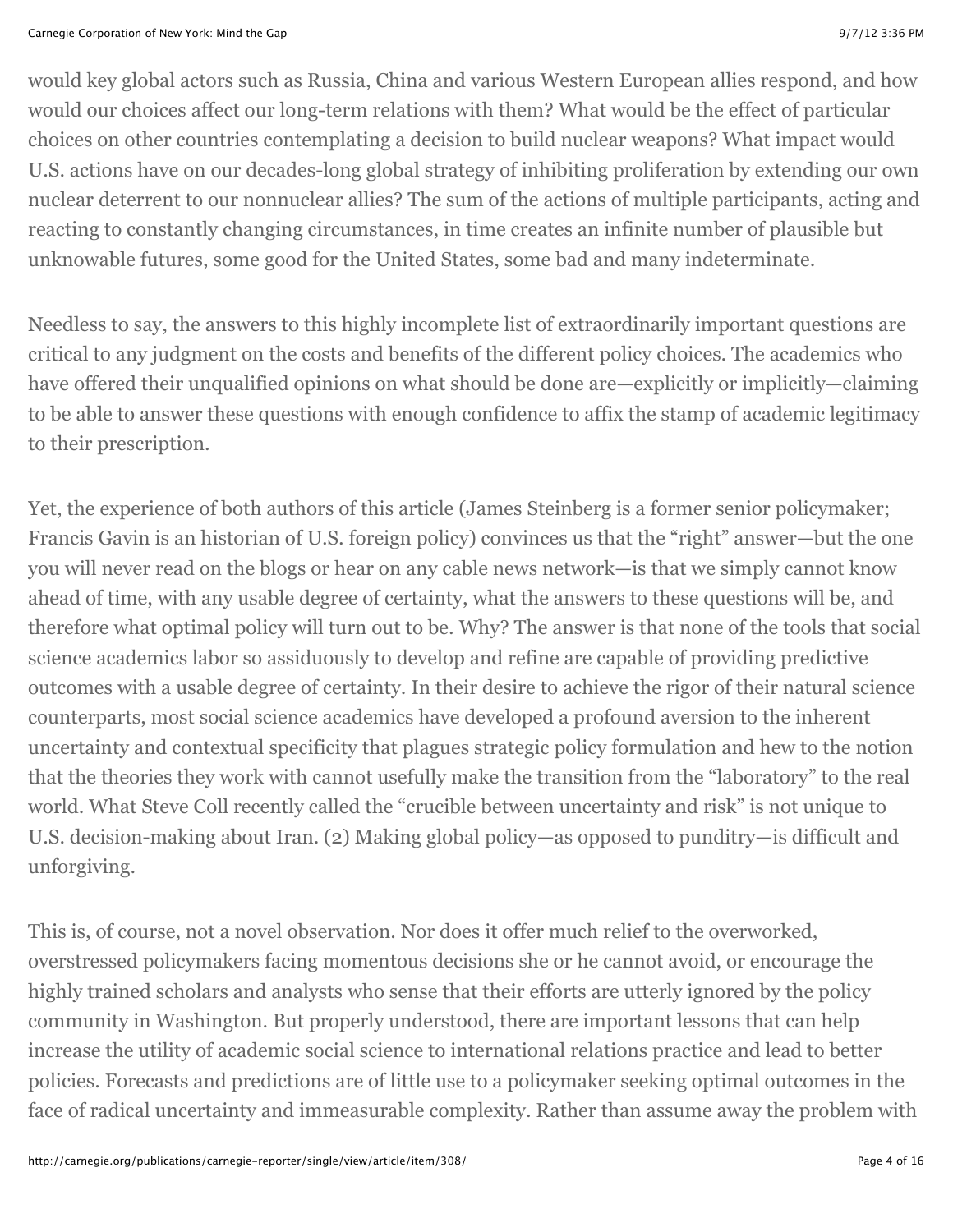artificial simplifications, what policymakers crave is help imagining alternative scenarios and multiple outlooks, while developing strategies to mitigate the downside risks and maximize upside benefits as they jump into an unknowable future.

We believe that if different types of expertise—from across the social sciences, history and "strategic studies/international relations" community—were brought together with practitioners, in an environment that encouraged honest debate and collaboration and not point-scoring, the benefits could be enormous. If participants were encouraged to be candid about the limits as well as the insights of what their disciplines can contribute to understanding the consequences of policy choices, it would be possible to achieve both greater coherence and humility in our foreign policymaking and the process would be greatly enhanced. This would be far more useful to decision-makers than the one-off predictions, historical analogies and binary choices that are currently offered by many experts.

### **CALL OFF THE MONKEYS**

Shouldn't experts—scholars, pundits, analysts and others trained to understand international relations—be able to help us make these difficult predictions? In fact, as Philip Tetlock demonstrated in *Expert Political Judgment*, a 20-year study that looked at over 80,000 forecasts about world affairs, self-proclaimed authorities are little better at making accurate predictions than monkeys throwing darts at a dartboard. According to Tetlocks' research, knowing a lot about an issue can actually make you a worse political forecaster than knowing very little. (3) And recent research casts doubt on some of the core assumptions that underlie important strands of political science and economic theory, which frequently form the basis for policy prescriptions—for example, that political leaders can be assumed to be utility maximizers, or that the internal composition and history of states are largely irrelevant in predicting how they will behave in response to external events.

Ironically, those experts who make the most bold and confident predictions, based on singular views of how the world works—for example, the international system is anarchic and war prone, civilizations clash, dictators should never be negotiated with, democratization and market economies will end war, etc.—are both the most sought after for their judgments and the most likely to be wrong. These "parsimonious theorists" or "hedgehogs," as the political philosopher Isaiah Berlin once dubbed them, are not scarce when it comes to providing advice to statesmen on any number of critical foreign policy issues. (4) We see this in the current debate over the consequences of a nuclear Iran. One school tells us not to worry; nuclear weapons always provide deterrence and stability and are therefore no threat to U.S. interests. Another tells us that a nuclear Iran will become emboldened, aggressive and perhaps even share its weapons with terrorists. These assessments are made, it should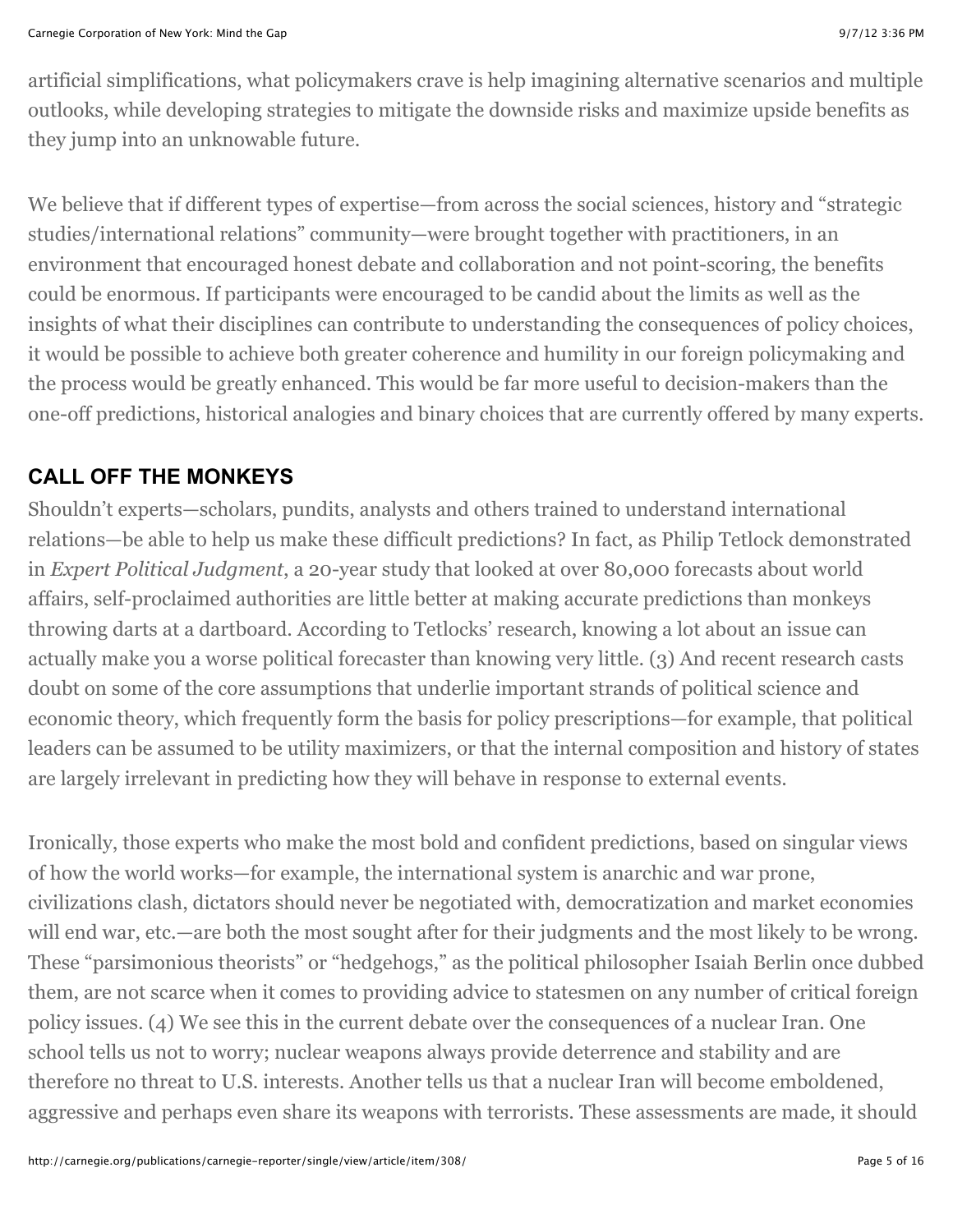be pointed out, with almost no access or insight to the calculations and deliberations of the policymakers in Iran responsible for their nuclear program. (5)

Such binary choices—"either-or choices," which are the standard fare of academic hedgehogs provide far less to policymakers than the ivory tower realizes. Consider the case of NATO enlargement, one of the most contentious and consequential policy debates of the 1990s. Like the Iran question today, this issue brought out the academic heavyweights. On one side were the "realists" who warned that enlargement was a direct and unwise challenge to Russia's security interests, risking a new and dangerous Cold War. On the other side stood liberal internationalists, who believed that NATO's security blanket, in combination with membership in the European Union, would consolidate democracy and economic reform in Central and Eastern Europe, avoid a dangerous security vacuum in Europe's heart and lead to a more peaceful continent. Each side was dismissive of the other, seeing little room for compromise or nuance. (6)

What did the policymakers do? Statesmen, unlike academics, do not have the luxury of "betting" on one theory or the other, and in this case, borrowed the better elements from both theories, while adding elements no academic had considered. The ensuing strategy enlarged NATO while keeping the door open to Russian membership. New structures, such as the Partnership for Peace and the Organization for Security and Co-operation in Europe, were created to transcend the Cold War divide. Interestingly, the policy innovation came not from the academy, but from practitioners and the thinktank world.

Pundits and policymakers both commonly explore the past to find examples of policies that can guide current decision making. While at first blush this seems wise, it is not fail-safe.

Was the policy a success? As Zhou Enlai purportedly said about the French revolution, "it is too soon to say." To be sure, the worst predictions of both camps have not been realized, and scholars have not, for the most part, anticipated the challenges that have emerged. The charge made at the time by the distinguished diplomatic historian, John Lewis Gaddis, that the Clinton administration's policy "violated every one" of the core principles of good grand strategy while positing his belief, shared by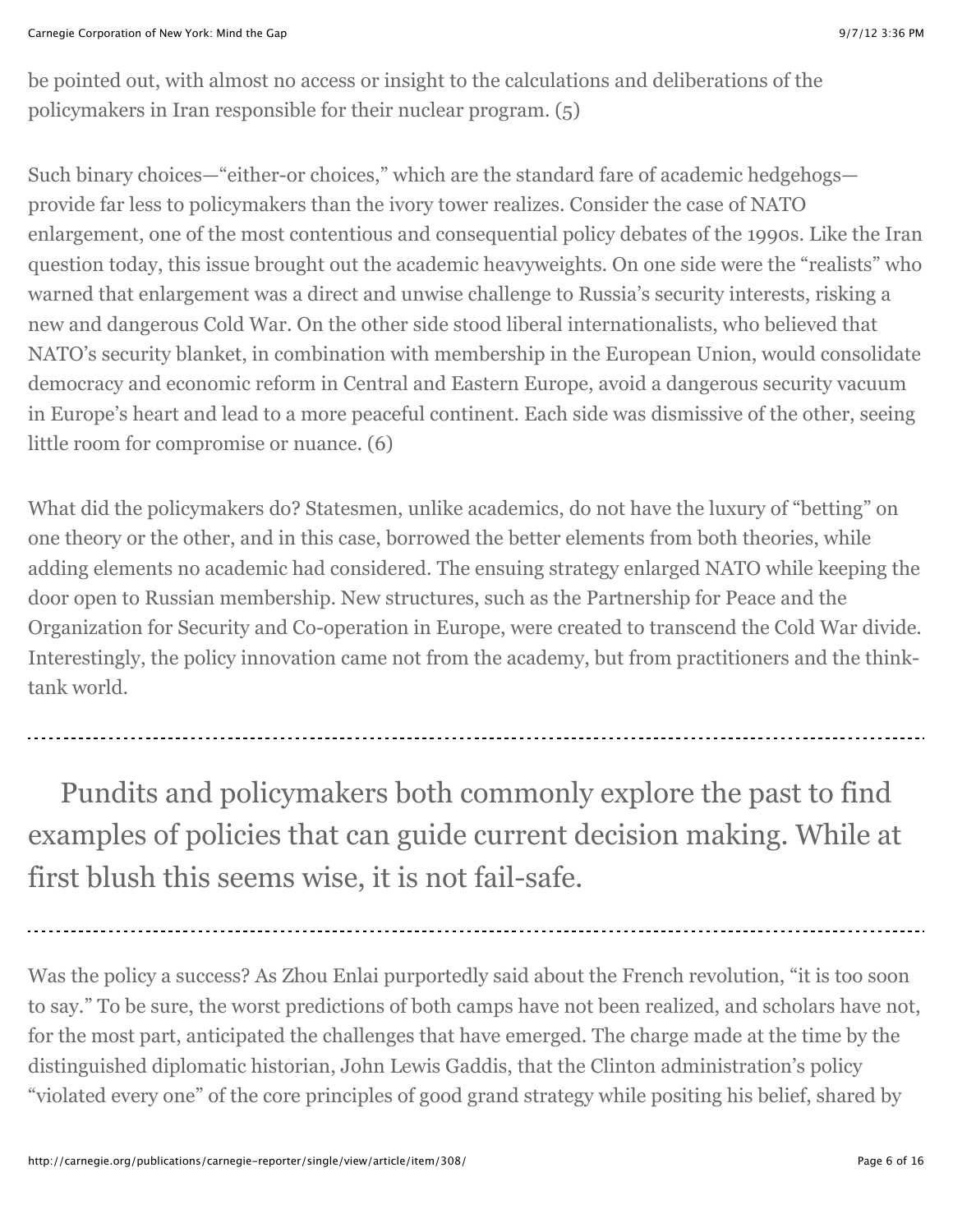most academics, that NATO enlargement was "ill-conceived, ill-timed, and above all ill-suited to the realities of the post-Cold-War world," seems, in retrospect, questionable at best. (7) The key, however, is to not argue who was right or wrong, but to highlight how the polarized academic debate did not address many of the key concerns of policymakers and was ultimately of little use. The heavyweight battle between realists and liberal internationalists was not, as advertised in the academy, the "main event."

#### **LESSONS OF THE PAST?**

What about looking to history for lessons? Pundits and policymakers both commonly explore the past to find examples of policies that can guide current decision-making. While at first blush this seems wise, it is not fail-safe. Four decades ago, the historian Ernest May warned against the tendency for policymakers and analysts to employ simple but misleading analogies from the past to justify difficult policies. (8) Would allowing the aggressive and dangerous regime in Iran to acquire nuclear weapons be akin to another "Munich," the wartime conference where British Prime Minister Neville Chamberlain infamously capitulated to Nazi leader Adolf Hitler's outrageous demands? Or would a dangerous military action halfway across the world bog us down in another "Vietnam," a quagmire of a war that saps American blood and treasure not justified by national interest? In both cases, the simplistic use of lessons from the past obscures and distorts more than it reveals, and may be misleading for those trying to make a decision about whether or not to strike Iran. There is no guarantee that using a more recent historical incident—for example, the erroneous intelligence about weapons of mass destruction in Iraq that led to an eight-year, trillion-dollar American military intervention—would be any more helpful in making policy toward Iran.

Even more sophisticated and nuanced uses of history are not without their difficulties. When thinking about the consequences of a nuclear-armed Iran, some historians have pointed to how the Johnson administration responded to the nuclearization of the People's Republic of China in October 1964. After weighing the potential benefits and costs of a preventive strike, the United States accepted and actually downplayed the significance of China's nuclear capability. Mao's China—which had been reckless abroad and ruthless at home—did not become more dangerous as an atomic power. In fact, in less than a decade after its nuclear test, China had become a de facto ally of the United States, and a crucial partner in the Cold War rivalry with the Soviet Union. It is hard to imagine such an alliance if the United States had decided to strike in 1964.

Does this argue against striking Iran? Not necessarily. The Johnson administration's decision not to strike China can only be understood in a larger and long-since-forgotten context: an important shift in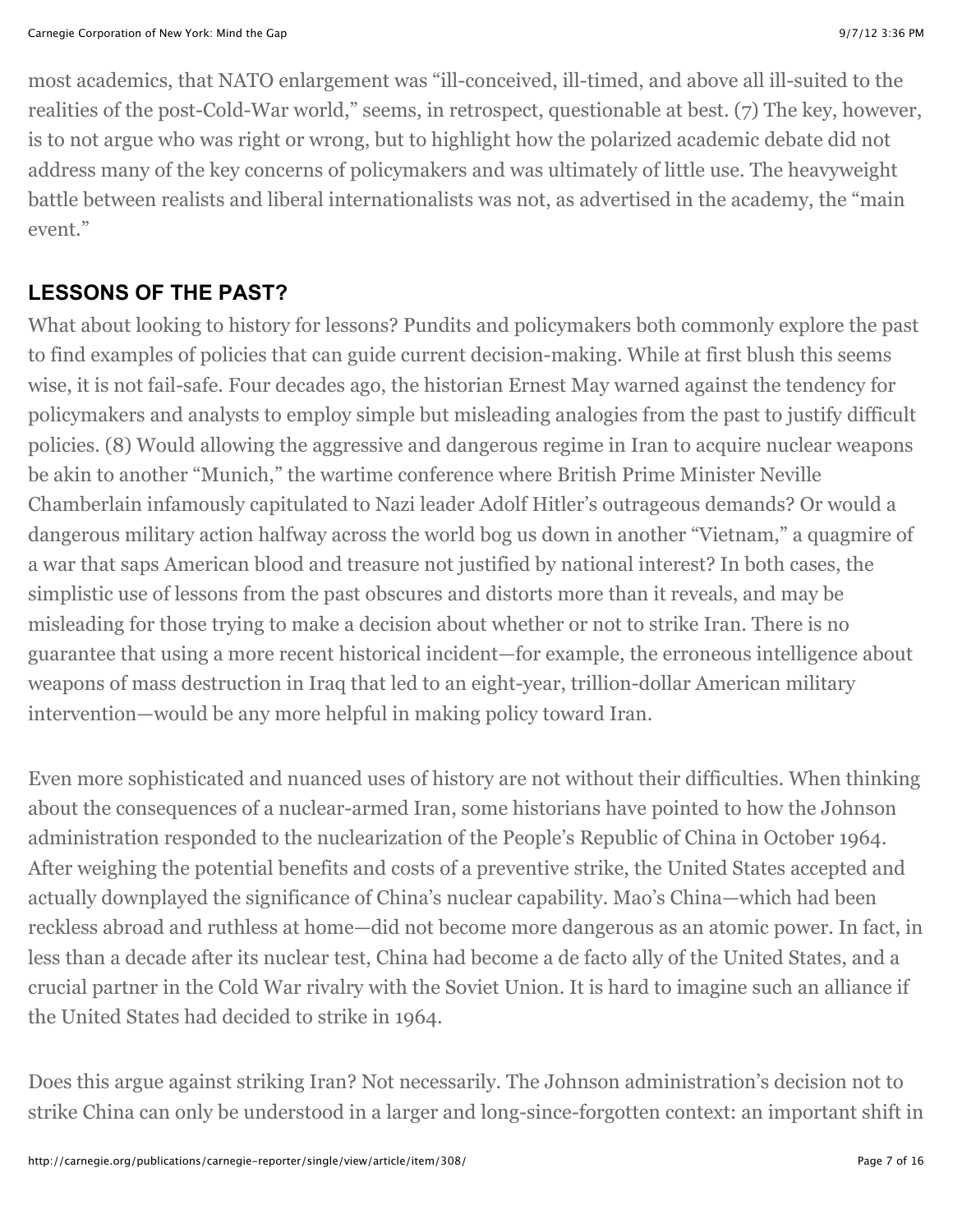U.S. strategy aimed at managing the complex and interconnected issues of global nuclear proliferation, relations with the Soviet Union, the war in Southeast Asia, and the volatile issues surrounding the political and military status of Germany.

Policymakers know that to assume the worst is to foreordain it and that even if efforts to manage the U.S.-China relationship may ultimately fail, they will have a hard time explaining to future generations why they didn't even try.

What is often forgotten in the story is that the same policymakers who eschewed preventive strikes against China in the fall of 1964 made several other related decisions they considered even more momentous. First, they made a bold decision to work with their Cold War adversary, the Soviet Union, to aggressively pursue a global nuclear nonproliferation regime. (9) Most controversially, this policy shift included prohibiting some of our closest allies from acquiring atomic weapons. Many experts both within and outside of government worried this could be a potentially catastrophic mistake. It was foolish, many argued, to think cooperation with the Soviets was possible, nor was it prudent to try to prevent sovereign states, particularly our friends, from possessing their own deterrent. Denying modern weapons to the Federal Republic of Germany, some experts predicted, could lead to a resurgence of nationalism and even militarism, as it had during the interwar period. In the end, U.S. policies to slow the spread of nuclear weapons were quite effective, as there are far fewer nuclear states in the world today than anyone in 1964 predicted. Furthermore, the most alarming forecasts about how countries like West Germany and Japan would react to their nonnuclear status were, fortunately, wildly off the mark.

The fall of 1964 also saw these same policymakers decide to escalate U.S. military efforts in Vietnam. (10) One of the reasons for escalating in Vietnam was demonstrating to nonnuclear countries—Japan, South Korea, Taiwan, Indonesia, Australia, India, and yes, West Germany—that the United States would defend vulnerable nations, even if they were threatened by a nuclear-armed state or its proxy, in this case, China and North Vietnam. (11) As Deputy Assistant Secretary of Defense for International Security Affairs, Henry Rowen, wrote at the time, "A U.S. defeat in Southeast Asia may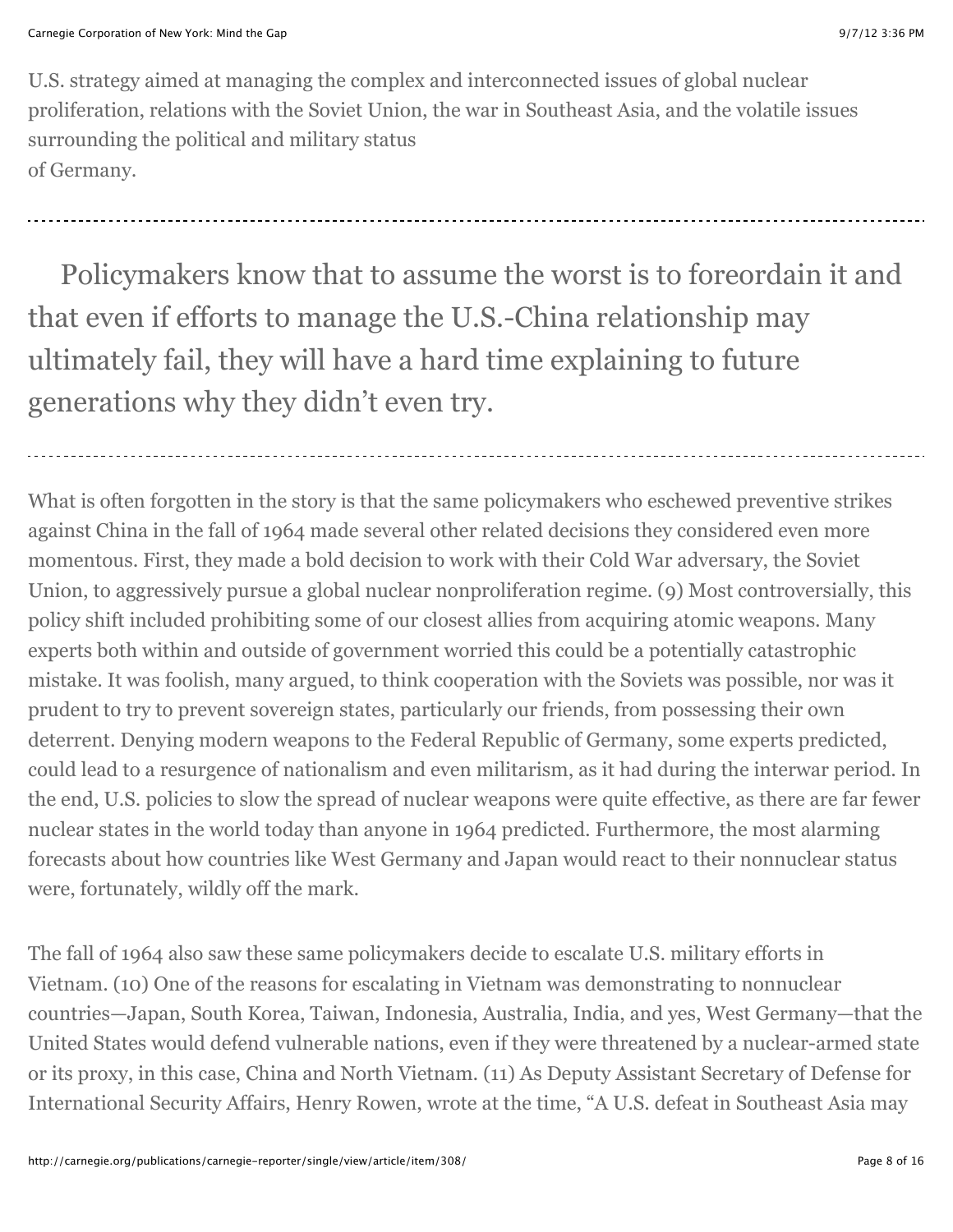come to be attributed in part to the unwillingness of the U.S. to take on North Vietnam supported by a China that now has the bomb." (12) U.S. State Department Policy Planning Director Walt Rostow argued that the Johnson administration could make "U.S. military power sufficiently relevant to the situation in Southeast Asia," to eliminate the impulse of states in the region to acquire their own atomic weapons. (13) If the United States abandoned South Vietnam, it was feared, America's allies might lose faith in our promises to protect them and respond by seeking their own nuclear weapons. (14) A nuclear tipping point that might start with Japan could spread throughout East Asia to include Australia, South Korea and Indonesia. (15) Unchecked, proliferation pressures could move to other regions of the world, and even lead to pressure on West Germany to nuclearize, threatening the stability of Central Europe.

Examined on their own merits, two of the policies—the decision not to launch a preventive strike against China and the decision to cooperate with the Soviet Union to limit the spread of nuclear weapons—might be judged great successes, while the third—the U.S. military escalation in Vietnam is seen as a disaster. But can they really be examined apart from one another? If Vietnam is understood at least in part as a function of the Johnson administration's successful efforts to encourage nuclear nonproliferation, seek détente and cooperation with the Soviets, and manage the German question, might the policy make more sense (if being still no less disastrous in its consequences)? And since all three policies were crafted by the same policymakers in the same administration at the same time, doesn't that reveal the difficulties inherent in assessing U.S. foreign policy? The point here is not to judge any of these decisions, or justify the war in Vietnam (quite the contrary), but only to highlight how misleading it can be to cherry-pick particular policies without a greater understanding of the complex, horizontal connections between seemingly unrelated issues, linkages that are rarely recognized by those outside the world of the top decision-makers.

Consider the question of U.S. deliberations over a nuclear Iran. Certainly there are other, interrelated policies, both in the Middle East and worldwide, that would be enormously influenced by a U.S. decision to strike or not strike. Pundits may examine the issue close at hand, in isolation, while policymakers have to think about how their decisions will reverberate over time and on issues seemingly unrelated to the theocracy in Tehran, such as global energy prices, the war in Afghanistan, the Israeli–Palestinian peace process, North Korea's nuclear capacity, the strength of the global nuclear nonproliferation regime, the credibility of our existing extended deterrence commitments, relations with China and Russia, and the trajectory of the "Arab Spring," just to name a few. No assessment of what is the "right" policy toward Iran can be made without acknowledging these complex, uncertain connections, and the near impossibility of predicting how these factors will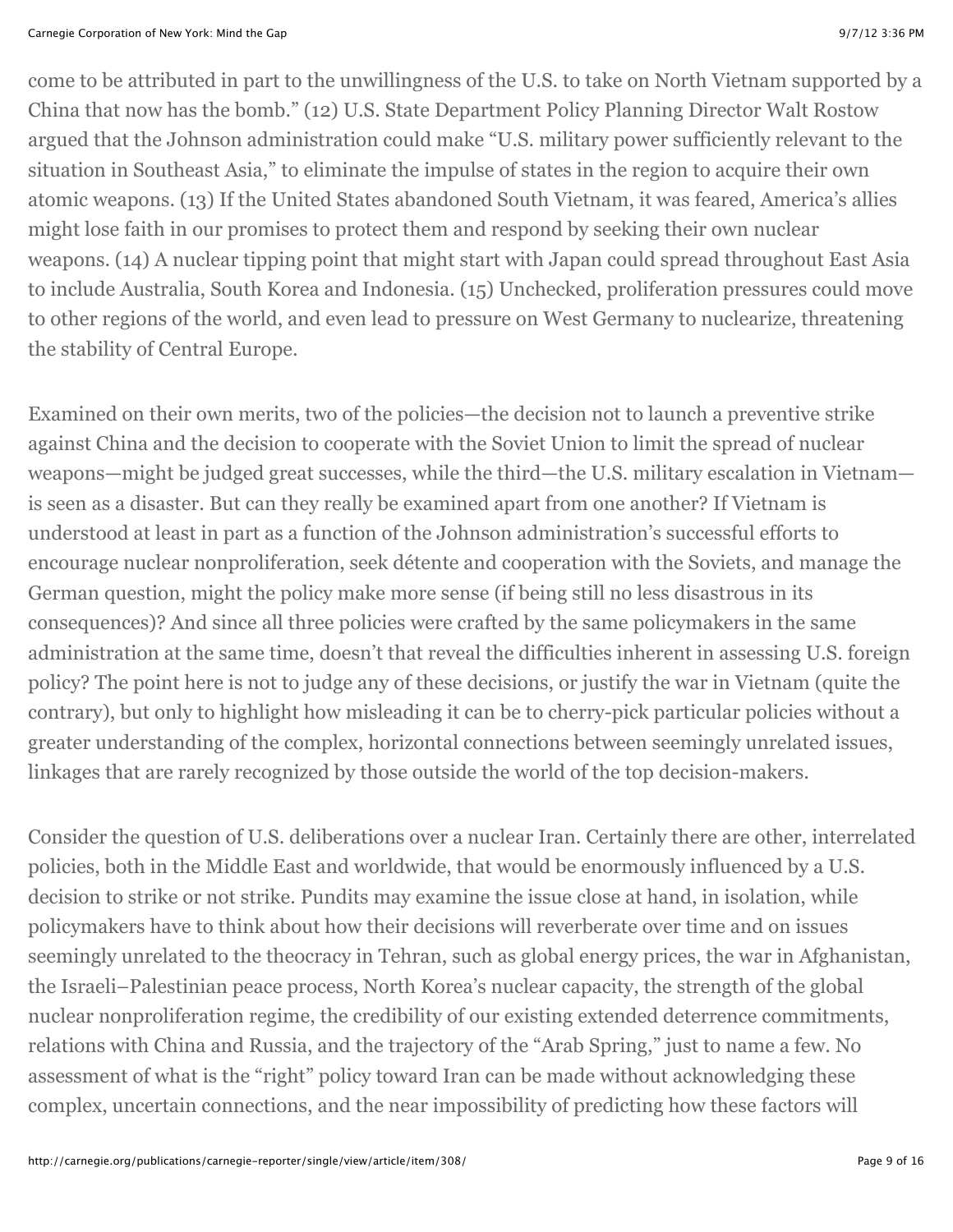interact and unfold in the months and years to come.

The Iran nuclear challenge is but one example of how the academic policy debate often shortchanges the real-world policy problem. Consider, for example, the case of U.S.–China relations. Policymakers would be grateful for useful knowledge as they face an issue of extraordinary complexity and consequence. What does the ivory tower offer? There are, to be sure, useful, fine-grained studies that examine the political, cultural, demographic and economic trends in China. The work that generates the most attention and acclaim, however, is again the soundings of the hedgehogs. Once again, the realists do battle with the liberal internationalists.

At the extreme, the realists argue that the security competition between China and the U.S. is inevitable, regardless of what today's policymakers on either side decide to do. Because these decisions can't bind future generations, the only rational policy for the United States to adopt is to prepare for confrontation. (16) The liberal internationalists, on the other hand, ignore the lessons of the first half of the 20th century and argue that interdependence has made military conflict outdated and unthinkable. Neither side spends much time assessing the implications that contingent, unpredictable events, such as an environmental catastrophe in China or a complete meltdown of the global financial markets, might have on U.S.–China relations, because their "parsimonious" theories tend to exclude all other variables. Policymakers understand, in a way that eludes most experts, that there is no such thing as a "unitary" policy toward China, but a complex "mélange" of choices on critical, interrelated issues including human rights, international financial and monetary policy, climate change, global public health, energy, cyber-related issues, nuclear arms control and the future of international institutions, to say nothing of relations with crucial allies, neutrals and potential adversaries in the region and beyond. A choice on each of these issues influences and alters the calculations on other issues, through a complex, never-ending interactive process. And of course, neither camp pays much attention to domestic political factors shaping policymakers' choices.

In approaching U.S. policy toward China, policymakers do not have the luxury to view the world through the simplistic framework of the academic hedgehog. They know that to assume the worst is to foreordain it, and that even if efforts to manage the relationship may ultimately fail, they will have a hard time explaining to future generations why they didn't even try. Yet they also know that relying upon globalization's beneficent invisible hand renders them hostage to ill fortune, which explains the powerful instinct to hedge. None of this means that the practitioners have the better answers—only that they face different imperatives, and the academic debate, as currently constructed, offers little help in how to navigate the complex, difficult and consequential choices they must make.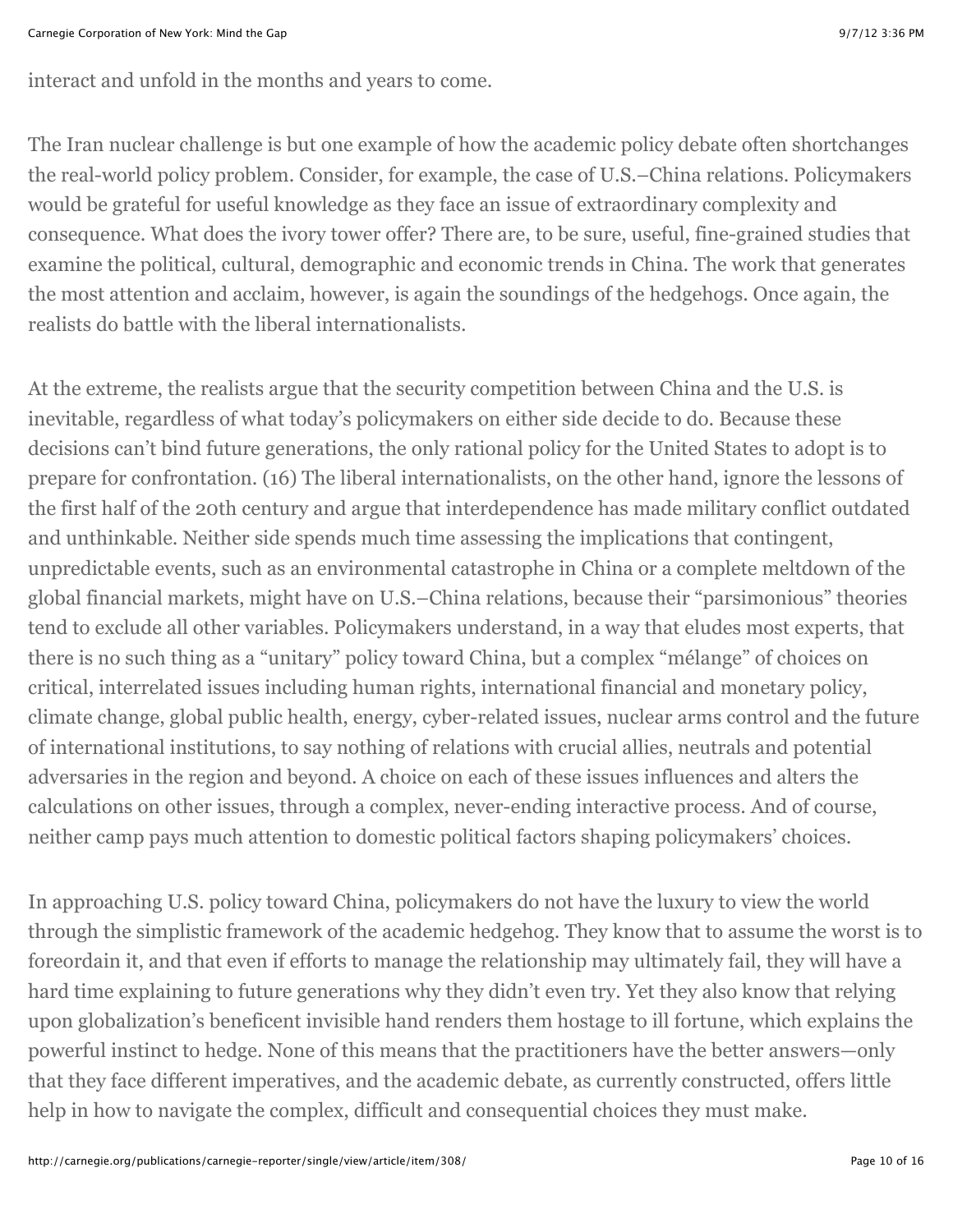#### **A PROPOSAL FOR CHANGE**

We suspect that one of the reasons the academic debate is so often unhelpful is because, unlike the situation policymakers face, experts rarely face any consequences if they are wrong. As Tetlock's study revealed, these prognosticators and pundits are rarely held accountable for their errors. On the contrary, scholars' reputations and identity are deeply intertwined with their theoretical bent, which is the ne plus ultra for academic respectability in most social science disciplines. Experts have no incentive to demonstrate humility or admit what they do not know, nor are they encouraged to show empathy to decision-makers facing momentous decisions under extraordinary pressure. Indeed, their ability to command the precious geography of the op-ed page usually turns on the ability to make categorical, rather than contingent assertions.

Policymakers and elected officials, on the other hand, are not only lambasted in public if a decision turns out poorly and potentially face the loss of their jobs, they also carry the often-heavy personal burden of responsibility for a failed policy. Understanding the different environments that the expert and the decision-maker operate in—the first where error has little or no consequence, the latter where the political and personal costs of mistakes can be astronomical—is critical to understanding why expert ideas have less influence on decision-making than might be ideal and how to improve the utility of the interaction between the two communities.

The truth is, as every experienced policymaker knows, there are rarely "magic bullets," or simple solutions when facing radical uncertainty and an unknowable future in a complex international environment. Confidence is unwarranted, overconfidence is dangerous and simple, binary choices elusive. This explains why policymakers often prefer to "muddle through," buy time or seek a compromise between extreme policy options, if only to decrease the downside risk of any decision. These are, unfortunately, the very positions most likely to draw fire from political experts, especially from the ubiquitous hedgehogs that dominate the digital age. Yet these "second best" policies are often less likely to lead to disaster than the bold but untested recommendations of prominent experts. As Adam Gopnik recently pointed out in his assessment of American criminal justice policies, "Epidemics seldom end with miracle cures." Oftentimes, "merely chipping away at the problem around the edges" is the very best thing to do; keep chipping away patiently and, eventually, you get to its heart." (17)

Is there a way that experts could contribute more constructively to policymakers eager for any idea or sets of ideas that can help them make better policy choices? During a recent workshop hosted by the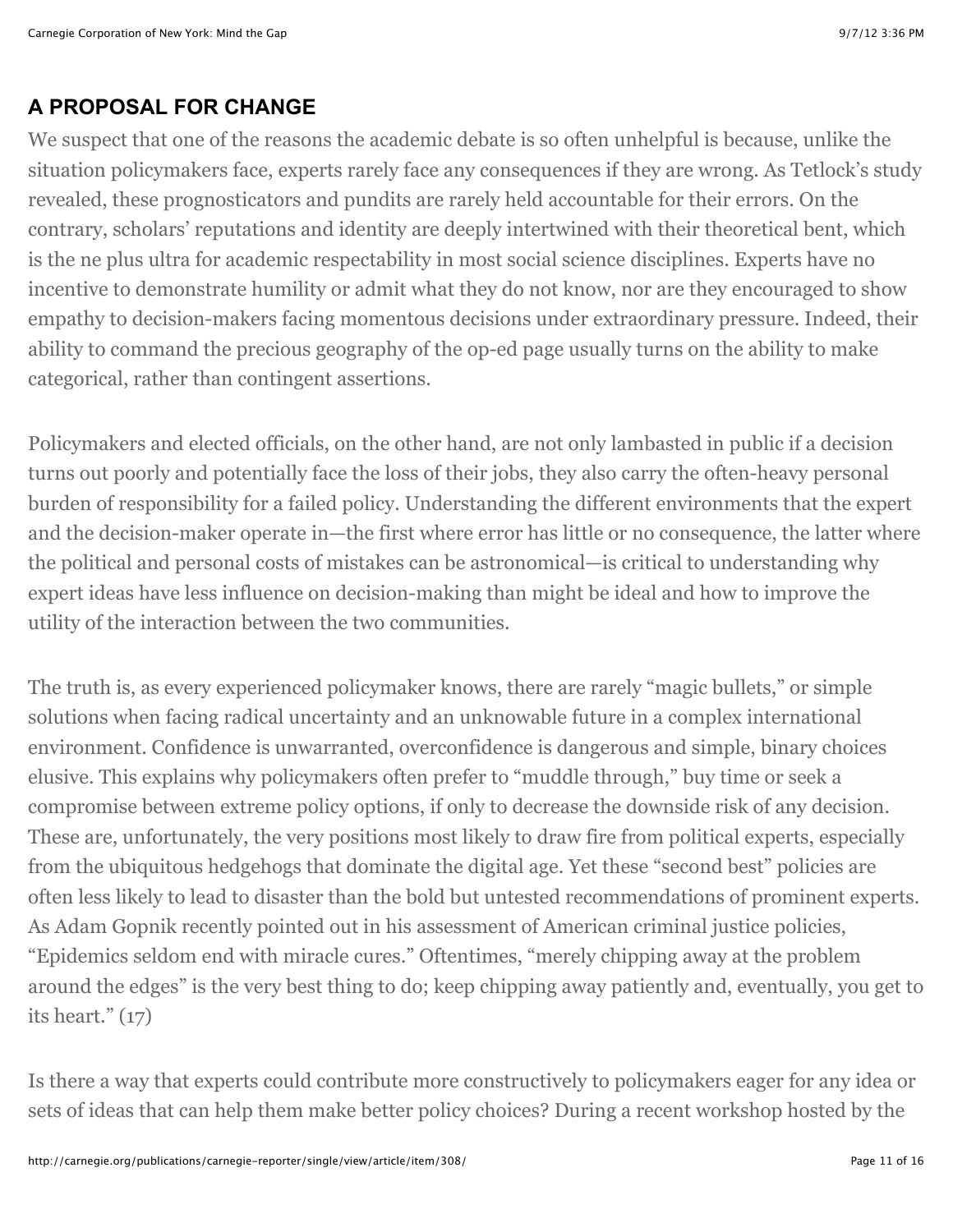University of Texas, historians, strategists and current and former statesmen gathered to find answers. (18) One big idea emerged: singular theories, models and historical analogies, in isolation and unchallenged, are of little value to policymakers. But various theories, models and histories taken together and in conversation with each other, and which are tailored to recognize the realities faced by policymakers, could potentially provide quite a bit of insight.

How? Imagine a mixed group of experts and statesman, meeting off-the-record, temporarily suspending their desire to predict, blog or be on television, spending a day or two intensely imagining and debating alternative scenarios that might emerge from a U.S. decision to bomb or not bomb Iran. Experts and policymakers would be forced to surface their assumptions, and test their theories, models and historical analogies against each other's, making an effort to match particular knowledge with specific issues. A somewhat similar effort was, of course, tried once before—President Eisenhower's Solarium exercise—with great success. (19) Imagine a comparable if broader and deeper endeavor, incorporating many of the innovations that have emerged since 1953, including game theory, scenario planning and detailed historical case studies.

How would this exercise be different than several other, worthwhile efforts to, in the words of Alexander George, "bridge the gap" between international relations theorists and foreign policy practitioners? (20) Three core principles, often lacking from these otherwise erstwhile efforts, must be present if the exercise is to succeed.

# **PRINCIPLE ONE: INTERDISCIPLINARITY**

This is, of course, everyone's favorite buzzword inside the academy, but the fact is, few in the ivory tower actually embrace the full meaning and consequence of the concept. Why? The division of higher education into singular disciplines has led to an obsession with methods and "tools"—be it game theory, statistical methods or textual analysis—which is inherently at odds with the practitioners' "problem-focused" interest in exploiting whatever tool or method sheds light on the issue at hand. The idea of problem-driven research and teaching was once an impetus behind the creation of policy schools, but these are often looked down on by the disciplinary priesthood, which works hard to persuade the best and brightest future scholars that their professional future depends on their ability to make a mark through theoretical contributions to an individual discipline, rather than through policy-oriented research or eclectic models of explanation. This is a tremendous waste of intellectual firepower. And within the policy schools themselves, there is still a strong bias toward quantitative methods and modeling whose utility in the international affairs context is marginal. If the best minds could go beyond collaboration to truly multidisciplinary theories—perhaps something like a "unified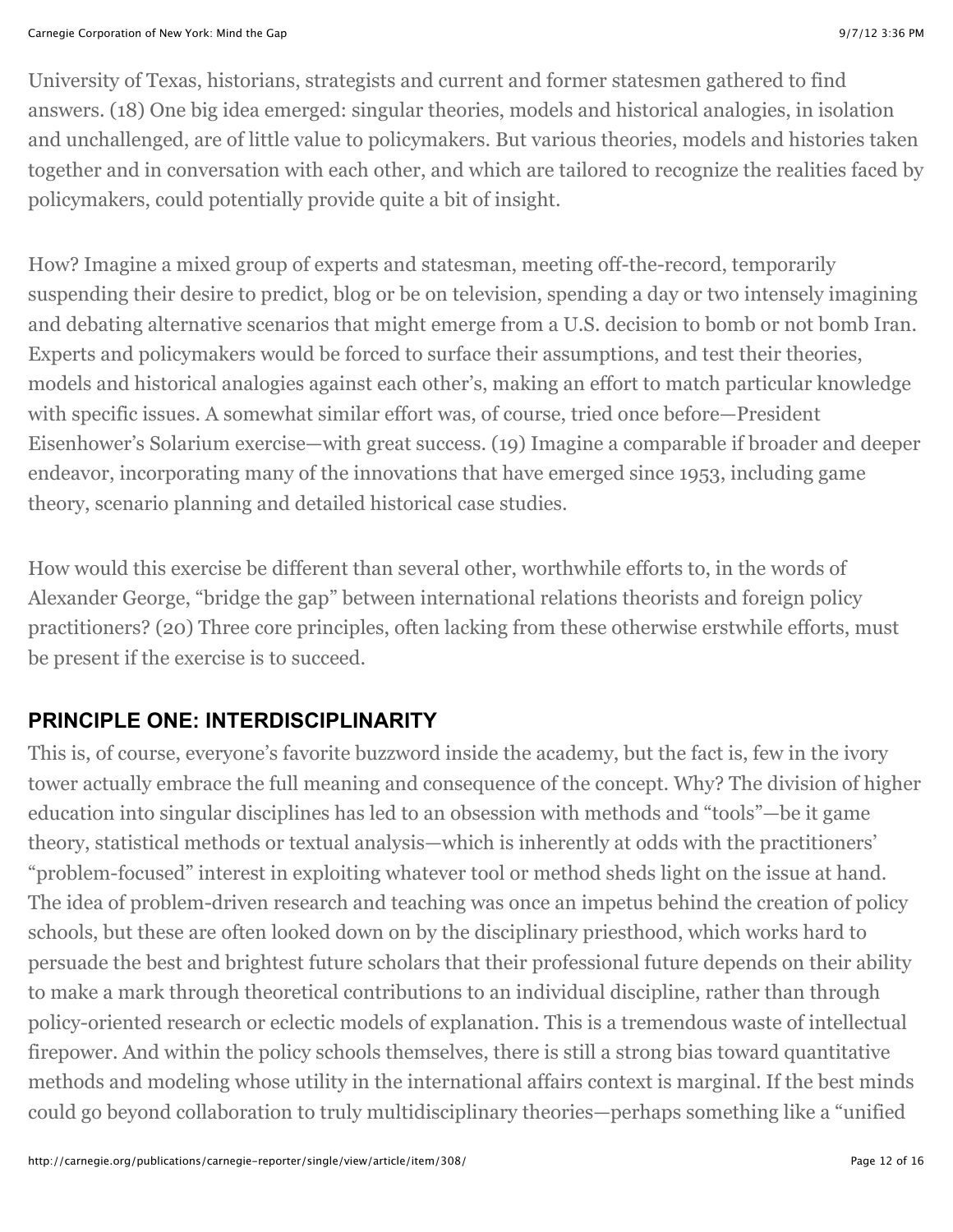field theory"—their work would better mirror, and be of greater use, to policymakers. There are examples of this kind of pathbreaking work being done in the applied sciences, but international relations theorists have, up to now, largely scorned such an approach.

#### **PRINCIPLE TWO: EMBRACE "SECOND BEST" THEORY**

Policymakers do not operate in an idealized world where initial conditions can be perfectly specified, and troublesome, unquantifiable variables can be ignored or simplified into "dummy" variables. Decision theory is well and good, but as some of the most innovative scholars have repeatedly shown, decision process is at least as decisive. It is no accident that the best of the scholars are those who have also been involved in practice. And as important as good ideas are at the front end of policy, what practitioners really need are ways of assessing the constant stream of "real-time" evidence to determine whether the policy in question is moving in the right direction or not. In other words, scholars could provide help with "signposts" to analyze whether the underlying assumptions are valid and the policy is on track, and tools to avoid type 1, or false positive, and type 2, false negative, errors when interpreting real-world evidence. The hedgehog tendency toward "crying wolf" or excessive skepticism is of little use, and must be left at the door of any exercise.

# **PRINCIPLE THREE: A SEAT AT THE TABLE**

Academics often ask to be invited into the decision-making process, and we believe that under the conditions we lay out, having scholars involved could be very beneficial. But by the same token, decision-makers have to be allowed into the often-inscrutable world of the ivory tower, and help with the designing of curricula, academic programs and the development of research agendas. Cooperation cannot be a one-way street.

The truth is, as every experienced policymaker knows, there are rarely "magic bullets" or simple solutions when facing radical uncertainty and an unknowable future in a complex international environment.

What would be the payoff of "bridging the gap" exercises that embraced these principles? Not only could novel policy ideas emerge; a rigorous vetting of contrasting, alternative futures would act as a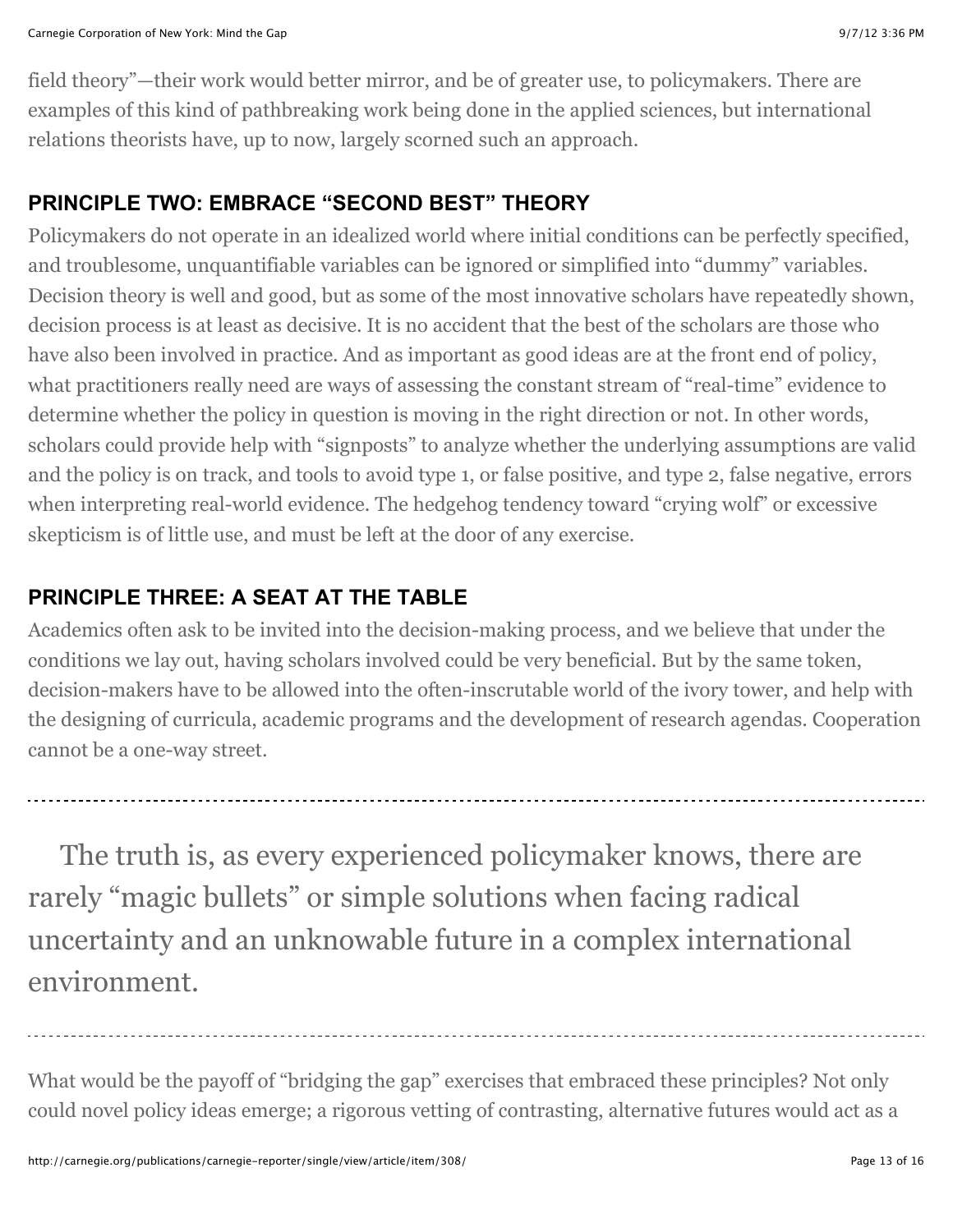sort of de facto contingency planning should a particular policy choice eventually turn out to be wrong. Policymakers who had gone through this process, removed from the political pressures and groupthink of the Beltway, might learn in advance what she or he should do if something goes awry, and be more willing to recognize when a policy has gone bad and change course quickly.

Statesmen would not be the only ones to benefit. Such an exercise could sensitize experts to the inherent difficulties, the trade-offs and the unintended consequences of making U.S. foreign policy. This might reduce the shrillness and polarization that often mark such debates over important, contested issues, and make expert knowledge more useful and accessible. The very process of working together in this fashion would potentially do far more to increase the levels of understanding between the "expert" and policy worlds than the many well-intentioned programs out there seeking to "translate" academic work for a policy audience.

If both pundits and policymakers alike acknowledged the impossibility of knowing what the future brings, while being willing to both admit and forgive honest mistakes, it could increase both our humility and our flexibility, leading, perhaps, to better, more effective policies. While such a process may not tell us whether bombing Iran or refraining from doing so is "right," it will better prepare all concerned for unexpected, unintended and challenging consequences that will surely result, regardless of which policy is chosen. Given the enormous long-term stakes of the choices before our president, it is the least that policymakers and experts can do. ■

1. For a sense of how much is out there, look at the activity after "Time to Attack Iran," an article by Matthew Kroenig, a Georgetown University professor, was published in Foreign Affairs. (See "Time to Attack Iran: Why a Strike Is the Least Bad Option," Foreign Affairs, January/February 2012.) Within weeks, three essays in reply from academics/experts were published in Foreign Affairs alone: Alexandre Debs and Nuno P. Monteiro, "The Flawed Logic of Striking Iran;" Colin H. Kahl, "Not Time to Attack Iran;" and Jamie M. Fly and Gary Schmitt, "The Case For Regime Change in Iran." Kroenig's article was in many ways a response to an earlier set of Foreign Affairs articles. This all highlights the at-times insular, "inside baseball," nature of these debates. (See Eric S. Edelman, Andrew F. Krepinevich, Jr., and Evan Braden Montgomery, "The Dangers of a Nuclear Iran: The Limits of Containment;" James M. Lindsay and Ray Takeyh, "After Iran Gets the Bomb: Containment and Its Complications," March/April 2010. The Council on Foreign Relations, which publishes Foreign Affairs, published a sample of "expert" suggestions in "Ask the Experts: What Would Iran Do with a Bomb," by Micah Zenko, February 21, 2012 [\(http://blogs.cfr.org/zenko/2012/02/21/ask-](http://blogs.cfr.org/zenko/2012/02/21/ask)the-experts-what-would-iran-do-with-abomb/#more-1977). This is only a sample of what has appeared on the Council of Foreign Relations' Web site. Peruse similar journals/Web sites, such as The National Interest and Foreign Policy, and you will find many more expert predictions and recommendations. This does not include items that appeared on opinion pages, in the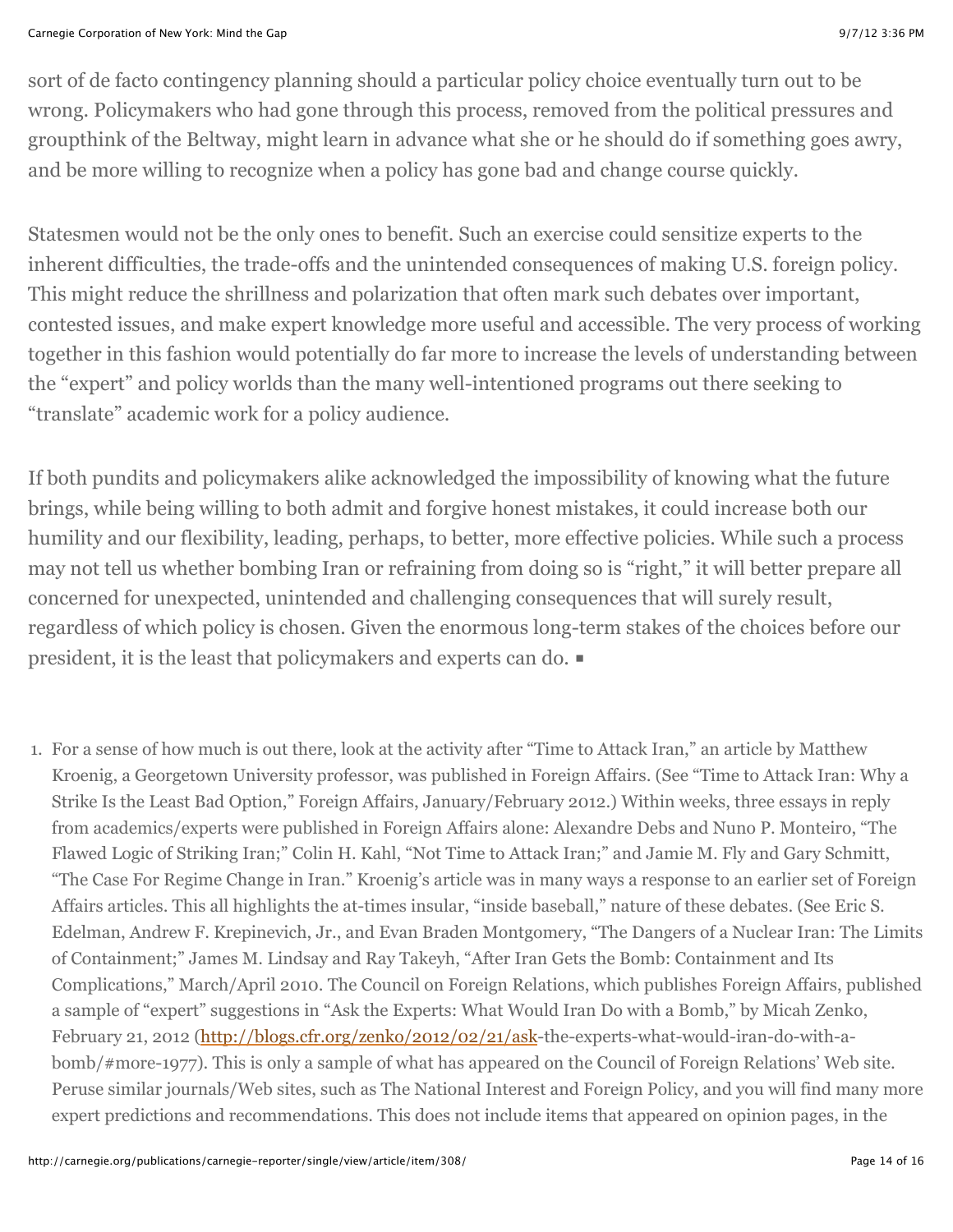"blogosphere" or on news networks.

- 2. Steve Coll, ["Comment, Table Talk,](http://www.newyorker.com/talk/comment/2012/02/06/120206taco_talk_coll)" The New Yorker, February 6, 2012.
- 3. See Philip Tetlock, Expert Political Judgment: How Good Is It? How Can We Know? (Princeton, NJ: Princeton University Press, 2005). See also Philip Tetlock and Dan Gardner, ["Why Most Predictions Are So Bad,](http://www.forbes.com/2011/03/17/why-predictions-bad-leadership-managing-forecast.html)" Forbes, March 17, 2011.
- 4. Isaiah Berlin, The Hedgehog and the Fox: An Essay on Tolstoy's View of History (New York: Simon and Schuster, 1970). In this work, Berlin suggested that foxes [are people] who know many things; hedgehogs know one big thing.
- 5. For a classic example of how academics frame the policy questions surrounding nuclear proliferation in a binary manner, see Scott Sagan and Kenneth Waltz, The Spread of Nuclear Weapons: A Debate Renewed, (New York: Norton, 2002).
- 6. Using terms like "folly" and "flawed logic" in the title of your article to describe your opponent's position is hardly conducive to respectful, productive debate. For several examples, see Michael E. Brown, "The Flawed Logic of NATO Expansion," Survival (Spring 1995): pp. 34–52; Karl Heinz Kamp, "The Folly of Rapid NATO Expansion," Foreign Policy (Spring 1995): pp. 116–29; Amos Perlmutter and Ted Galen Carpenter, "NATO's Expensive Trip East: The Folly of Enlargement," Foreign Affairs, January/February 1998. One piece that is quite fair lays out the different perspectives the major international relations theories frame, explains key issues like the NATO debate [and recommends mixing and matching theories when appropriate. It is by Stephen M. Walt, "International](http://www.columbia.edu/itc/sipa/S6800/courseworks/foreign_pol_walt.pdf.) Relations: One World, Many Theories," Foreign Policy, Spring 1998, pp. 29–35.
- 7. John Lewis Gaddis, "History, Grand Strategy, and NATO Enlargement," Survival: Global Politics and Strategy, Volume 40, Issue 1, 1998, p. 145. Of course, diplomatic historians had no monopoly on being wrong about NATO. John Mearsheimer—whose prestige among political scientists equals that of Gaddis among historians suggested, among other things, that giving a unified Germany nuclear weapons was the best way to minimize the instability, conflict and danger of great-power war in Europe that would inevitably ensue at the end of the Cold War. See John Mearsheimer, "Back to the Future: Instability in Europe after the Cold War," International Security, Summer 1990, Vol. 15, No. 1.
- 8. See Ernest May, "Lessons" of the Past: The Use and Misuse of History in American Foreign Policy (New York: Oxford University Press); also Richard Neustadt and Ernest May, Thinking in Time: The Uses of History for Decision Makers (New York, Free Press, 1998).
- 9. Francis J. Gavin, "Blasts from the Past: Nuclear Proliferation and Rogue States Before the Bush Doctrine," International Security, Winter 2005, pp. 100–135
- 10. For the best account of how this policy developed, see Frederick Logevall, Choosing War: The Lost Chance for Peace and the Escalation of War in Vietnam (Berkeley: University of California Press, 2001).
- 11. Report by the Committee on Nuclear Proliferation, January 21, 1965, Johnson Library, National Security File, Committee File, Committee on Nuclear Proliferation, Report (Final, 12/21/65), Box 8.